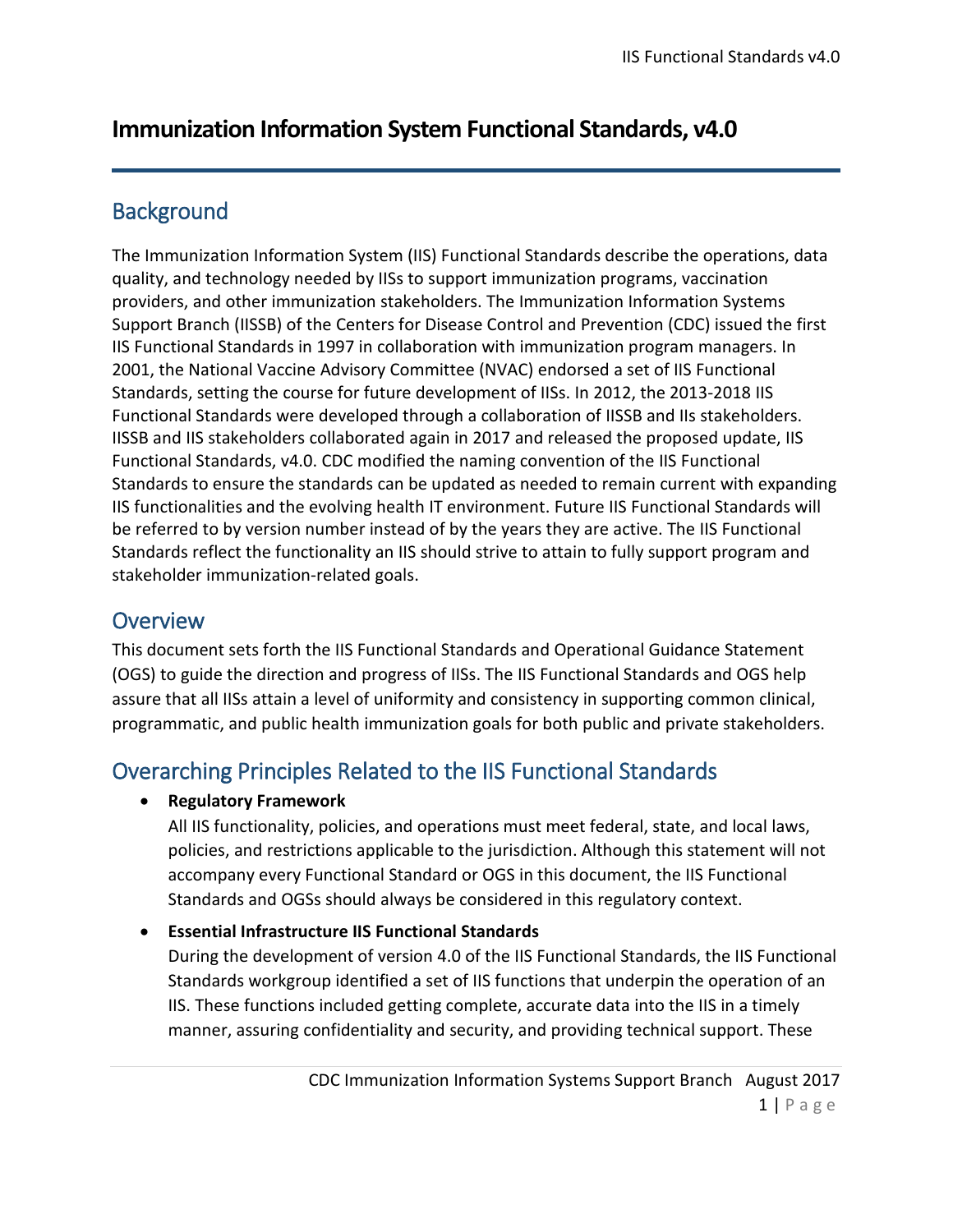Functional Standards were grouped together and titled the Essential Infrastructure Functional Standards. All other Functional Standards are grouped under the immunization program goals most relevant to them. Achieving the Essential Infrastructure Functional Standards influences the ability of the IIS to be successful across all Program Goals.

#### • **Data Quality**

As an IIS matures, the importance of data quality becomes more pronounced. Data quality is the cornerstone of successfully reaching all immunization-related goals. IIS Functional Standards related to data quality are woven into the Essential Infrastructure Functional Standards and are reflected in multiple goals in this document. This underscores the importance of thinking about and applying data quality in all aspects of access and use of IIS data and functionality.

#### • **Use of the Term IIS**

Throughout this document, the term, "the IIS," is used to represent the information system, the program, the people, and the processes associated with the systems. Each of the Functional Standards and Operational Guidance Statements in the document begins with the language, "the IIS." The structure and usage fulfills the recommendation of the IIS Functional Standards workgroup.

### Intended Audience

The primary audiences for this document are state and local immunization program managers, IIS managers, and staff responsible for implementing and supporting IIS operations, data quality, and IIS technology. Additional audiences include staff and vendors that build and support the IIS and staff that uses the IIS for business operations.

### Organization of the Document

This document organizes the IIS Functional Standards by first highlighting the Essential Infrastructure Standards, and then moving into a program goal-based framework. The document lists the IIS Functional Standards and OGS associated with each goal included in the document.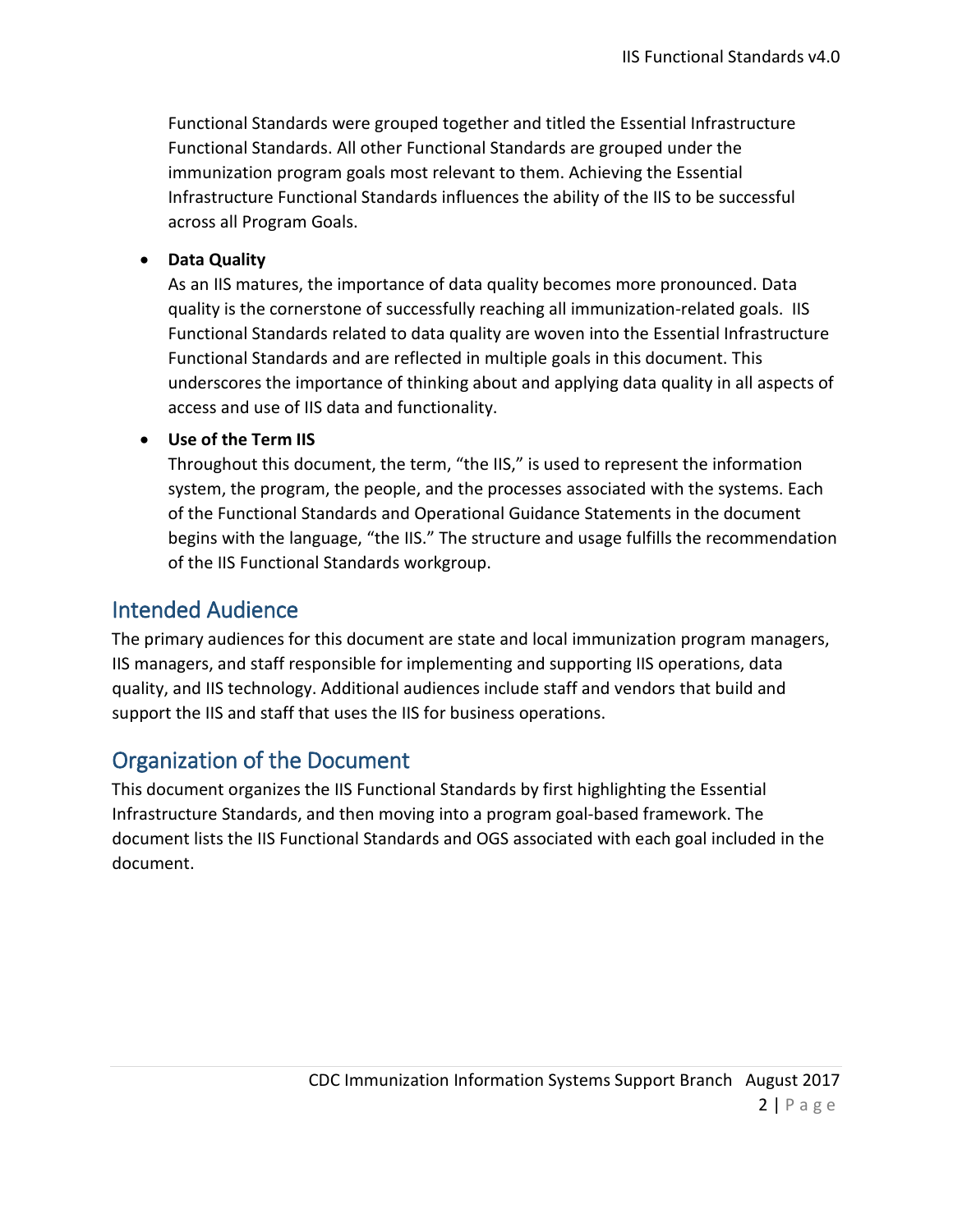## Functional Standards

#### Essential Infrastructure Functional Standards

- 1.0 The IIS contains complete and timely demographic and immunization data for children, adolescents, and adults residing or immunized within its jurisdiction.
	- 1.1 The IIS establishes a record in a timely manner from sources such as vital records or birthing hospitals for each child born in its jurisdiction or that resides in its jurisdiction at the date of birth.
	- 1.2 The IIS identifies records created from vital records.
	- 1.3 The IIS contains a complete consolidated demographic record and vaccination history for every child, adolescent, and adult currently residing in the jurisdiction.
	- 1.4 The IIS assures that all participating provider sites submit vaccination records and demographic information to the IIS in a timely fashion.
	- 1.5 The IIS ensures that submitted vaccination and demographic data are processed and viewable in a timely manner.
	- 1.6 The IIS assures the receipt, processing, and storage of demographic and vaccination data elements as endorsed by CDC.
	- 1.7 The IIS periodically reviews the data elements endorsed by CDC and updates the IIS accordingly.
- 2.0 The IIS identifies, prevents, and resolves duplicated and fragmented patient records using an automated process.
	- 2.1 The IIS has policies, business rules, and procedures for resolving duplicate and fragmented incoming and existing patient records.
	- 2.2 The IIS consistently identifies and resolves duplicate and fragmented patient records at the time of submission to the IIS.
	- 2.3 The IIS consistently identifies and resolves duplicate and fragmented patient records in the IIS database on a regular basis.
	- 2.4 The IIS evaluates its patient record deduplication processes and algorithms on a regular basis using published CDC test cases or other resources, and enhances its processes and algorithms as needed.
- 3.0 The IIS identifies, prevents, and resolves duplicate vaccination events using an automated process.
	- 3.1 The IIS has policies, business rules, and procedures for resolving duplicate and fragmented incoming and existing vaccination information.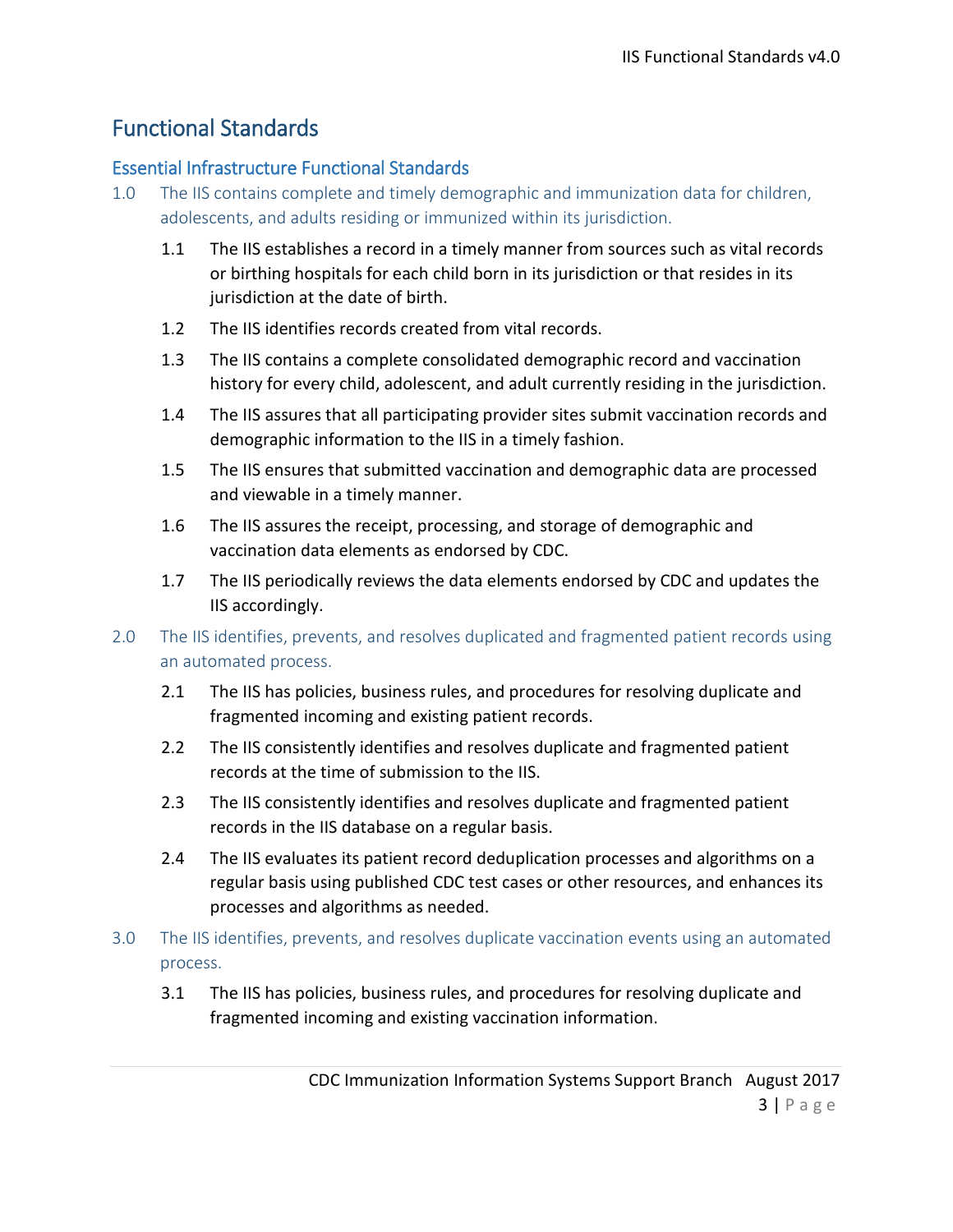- 3.2 The IIS consistently identifies and resolves duplicate and fragmented vaccination information at the time of submission to the IIS.
- 3.3 The IIS consistently identifies and resolves duplicate and fragmented vaccination information in the IIS database on a regular basis.
- 3.4 The IIS evaluates the effectiveness of its vaccination information deduplication algorithms and processes on a regular basis and enhances them as needed.
- 4.0 The IIS implements written and approved confidentiality policies that protect the privacy of individuals whose data are contained in the system.
	- 4.1 The IIS has written confidentiality policies that are reviewed and approved by the appropriate authority.
	- 4.2 The IIS site agreements are based on the confidentiality policies and are approved by the appropriate authority.
	- 4.3 IIS-enrolled sites must update their site agreement with the IIS regularly, based on the IIS policy.
	- 4.4 The IIS user agreements are based on the confidentiality policies and are approved by the appropriate authority.
	- 4.5 The IIS user must update their user agreements regularly, based on the IIS policy.
	- 4.6 The IIS has an identified point of contact for issues related to confidentiality.
	- 4.7 The IIS makes the IIS confidentiality policies available upon request.
- 5.0 The IIS implements comprehensive account management policies consistent with industry security standards.
	- 5.1 The IIS has a comprehensive written account management security policy (or policies) that is consistent with industry standards and reviewed and approved by the appropriate state or local authority.
	- 5.2 The IIS requires unique log-in credentials for every IIS user who accesses the IIS through the user interface.
	- 5.3 The IIS ensures that each authorized site or information system (e.g., health information exchange) has unique credentials for electronic data exchange.
	- 5.4 The IIS establishes defined user roles and grants access to each individual user based on his or her role.
	- 5.5 The IIS creates and stores audit information, including the date, time, and the IIS user or site taking the action, when individual-level data in an IIS record are created, viewed, or modified.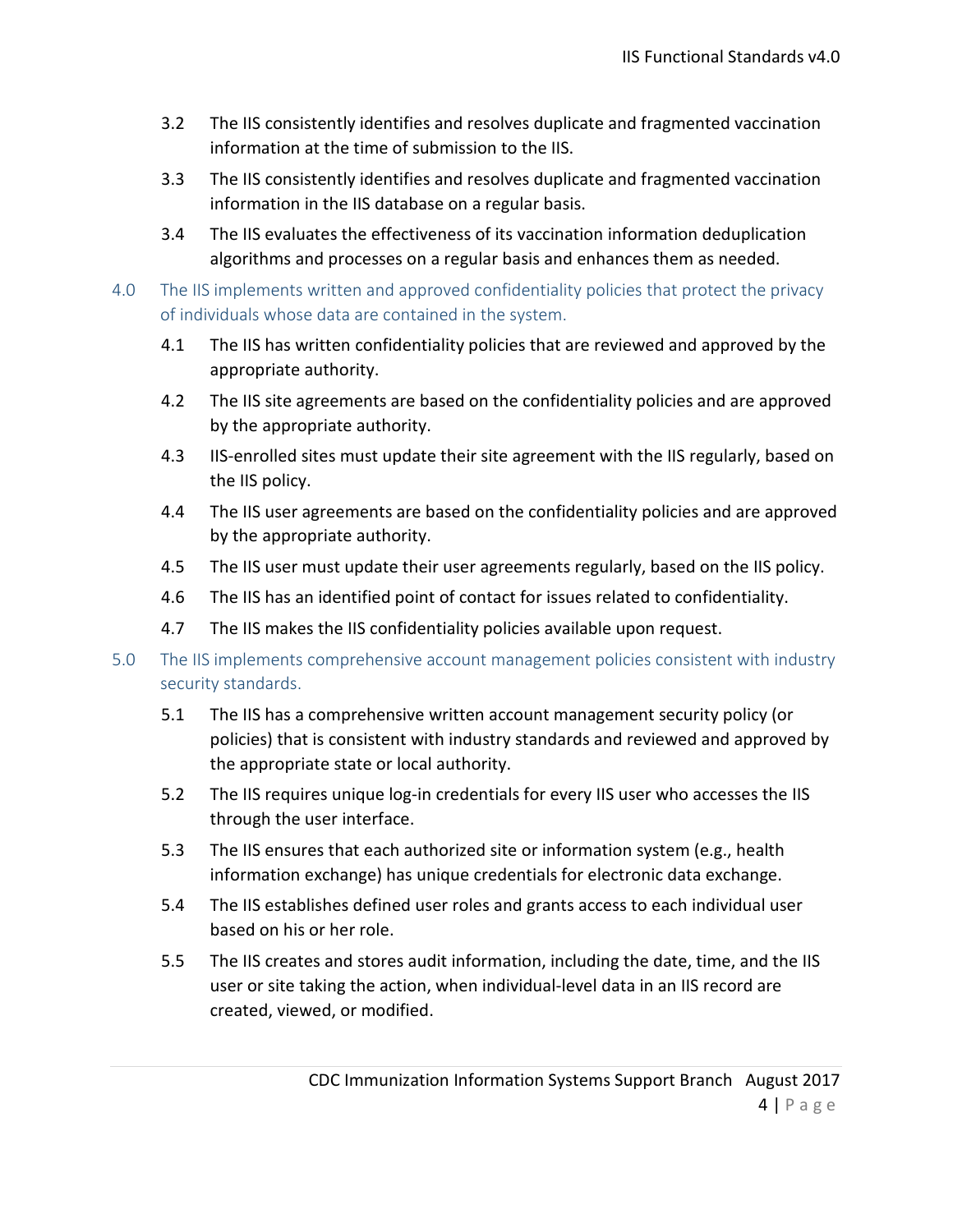- 5.6 The IIS identifies and inactivates user and site accounts when they are no longer active or no longer authorized to access the IIS.
- 6.0 The IIS is physically and digitally secured in accordance with industry standards for protected health information, security, encryption, uptime, and disaster recovery.
	- 6.1 The IIS has a comprehensive written physical and digital security policy (or policies) that is consistent with industry standards and reviewed and approved by the appropriate state or local authority.
	- 6.2 The IIS assures that demographic and vaccination information and authentication credentials are encrypted while in transit and at rest.
	- 6.3 The IIS has written and implemented service-level agreements between the program, the entity providing information technology support, and other contractors as appropriate.
	- 6.4 The IIS establishes backup and recovery plans identifying the required equipment, procedures, and the maximum allowable downtime for recovery from adverse security events and disasters.
	- 6.5 The IIS assures data and supporting software are backed up according to written policy and schedule.
	- 6.6 The IIS assures that the system recovery and backup processes are tested and validated regularly.
	- 6.7 The IIS assures that the hardware and data center are physically and digitally secure.
	- 6.8 The IIS assures that the hardware and data center have backup power.
	- 6.9 The IIS has an identified point of contact for IIS security.
	- 6.10 The IIS assures that employees and business associates who will be administering or accessing the IIS data or infrastructure are familiar with applicable security policies and procedures.
	- 6.11 The IIS assures that a risk analysis is performed on a regular basis.
- 7.0 The IIS supports IIS users who access and use the IIS functions and submit or access IIS data.
	- 7.1 The IIS offers help desk support to users who submit or access IIS data or functions.
	- 7.2 The IIS offers different types of training to meet user needs.
- 8.0 The IIS exchanges data with health information systems in accordance with current interoperability standards endorsed by CDC for message content, format, and transport.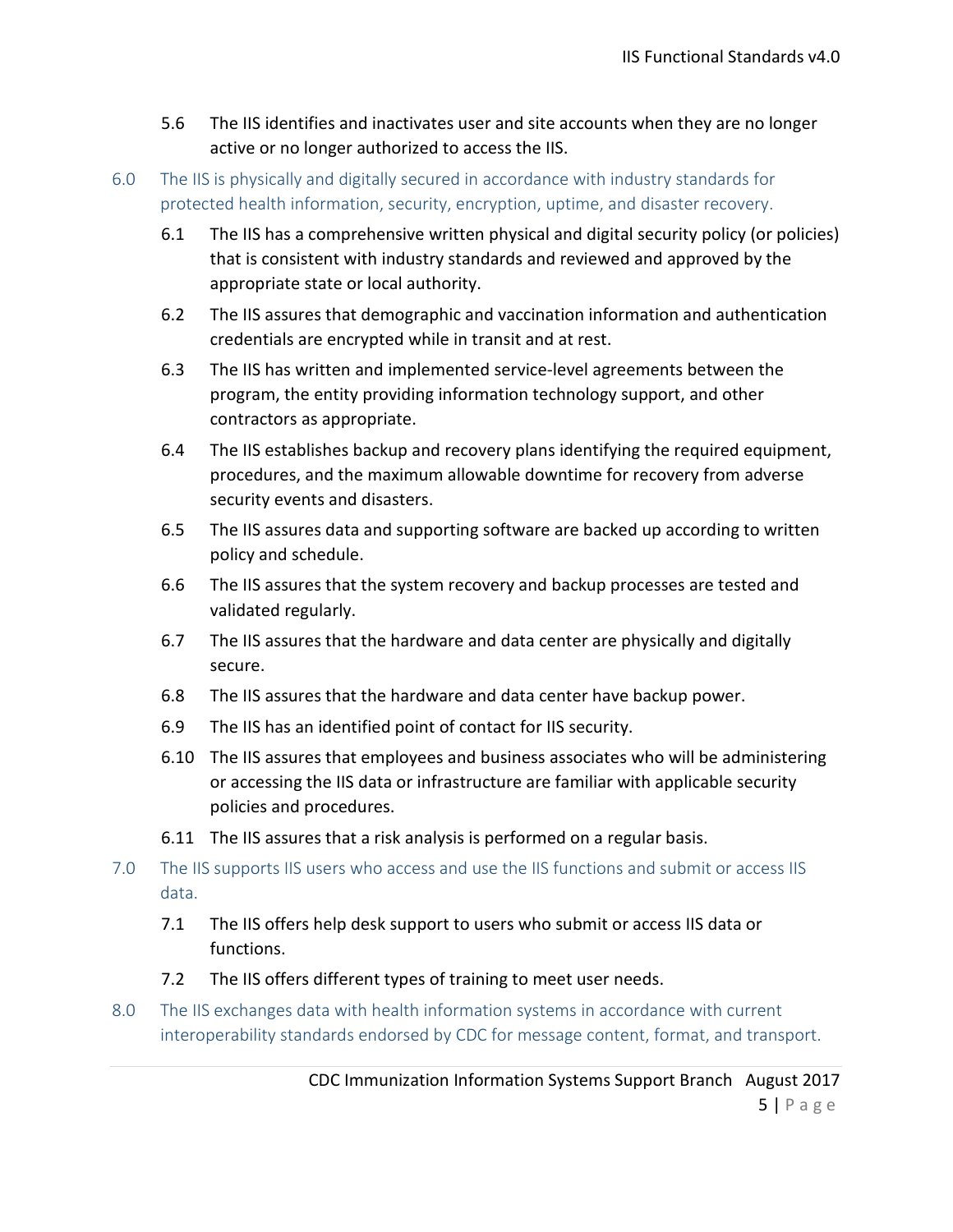- 8.1 The IIS supports the Simple Object Access Protocol (SOAP) standard Interface, Web Services Definition Language (WSDL), or other transport solutions as endorsed by CDC.
- 8.2 The IIS receives submissions and returns acknowledgements consistent with the current CDC-endorsed HL7 Implementation Guide.
- 8.3 The IIS receives queries from, and sends responses to, health information systems consistent with the current CDC-endorsed HL7 Implementation Guide.

### Goal One. Support health care providers in delivering age- and risk-appropriate immunization services.

- 9.0 The IIS ensures and promotes user access to immunization records for clinical decisionmaking.
	- 9.1 The IIS has policies and procedures for recruiting and enrolling immunization providers in the IIS.
	- 9.2 The IIS actively engages immunization providers to recruit and enroll them in the IIS.
	- 9.3 The IIS ensures enrolled immunization providers have access to a patient's immunization record in the IIS at the time immunization services are delivered.
- 10.0 The IIS forecasts pediatric, adolescent, and adult immunizations in a manner consistent with Advisory Committee on Immunization Practices (ACIP) recommendations.
	- 10.1 The IIS uses Clinical Decision Support (CDS) functionality that can be updated to reflect new or revised ACIP recommendations.
	- 10.2 The IIS displays and sends an evaluated immunization history that adheres to ACIP recommendations for each vaccination event.
	- 10.3 The IIS displays and sends a forecast that adheres to ACIP recommendations, with status indicators for each vaccine and vaccine family.
	- 10.4 The IIS CDS functionality is updated for the IIS in a timely fashion after new ACIP recommendations are incorporated into the CDC Clinical Decision Support for immunization (CDSi) resources published on the CDC website.
- 11.0 The IIS manages patient status at the provider organization and jurisdiction levels.
	- 11.1 The IIS maintains patient "active" or "inactive" status (PAIS) at the provider site level.
	- 11.2 The IIS assigns patient PAIS to an individual at one or more jurisdictional levels.
	- 11.3 The IIS user can update PAIS through the user interface or via HL7 message.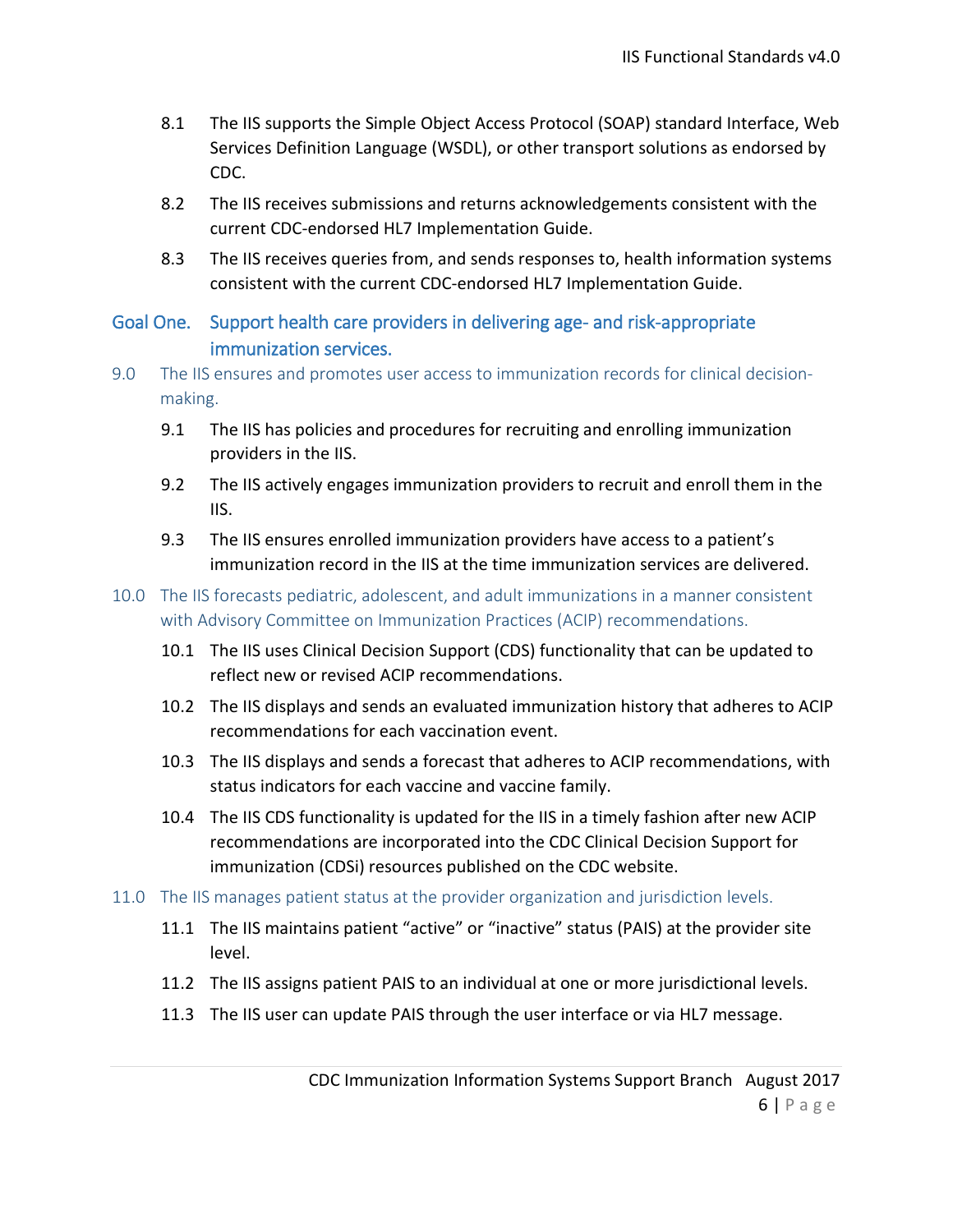- 11.4 The IIS user can generate a roster of active patients from the IIS for a provider site.
- 11.5 The IIS assigns PAIS to a patient for a provider site based on information in the IIS.
- 12.0 The IIS supports vaccine product recall activities.
	- 12.1 The IIS creates a list of patients who received recalled vaccine.
	- 12.2 The IIS creates a list of provider sites that received recalled vaccine.
	- 12.3 The IIS user can generate a list of patients or provider sites that received recalled vaccine.
- 13.0 The IIS supports reporting and investigation of vaccine adverse events.
	- 13.1 The IIS has policies and procedures in place that support vaccine adverse event investigation.
	- 13.2 The IIS provides IIS-related training, access, and support to adverse event investigators.
	- 13.3 The IIS refers IIS users to appropriate resources for VAERS support.
- Goal Two. Support the control and management of vaccine-preventable disease outbreaks.
- 14.0 The IIS supports public health response during disease outbreaks.
	- 14.1 The IIS has policies and procedures in place that support vaccine-preventable disease investigation and control.
	- 14.2 The IIS provides training, access, and support for disease investigators.
	- 14.3 The IIS provides access to IIS data to support vaccine-preventable disease investigation and control.
	- 14.4 The IIS provides access to IIS data to support perinatal hepatitis B prevention efforts.
- 15.0 The IIS supports immunization-related efforts in school settings.
	- 15.1 The IIS has policies and procedures in place that support school staff access and use of IIS data to assess student compliance with school immunization requirements.
	- 15.2 The IIS has policies and procedures in place that support the use of IIS data for state and local school reporting requirements.
	- 15.3 The IIS has policies and procedures in place that support the use of IIS data for identifying school-aged students who are at risk during vaccine-preventable disease outbreaks.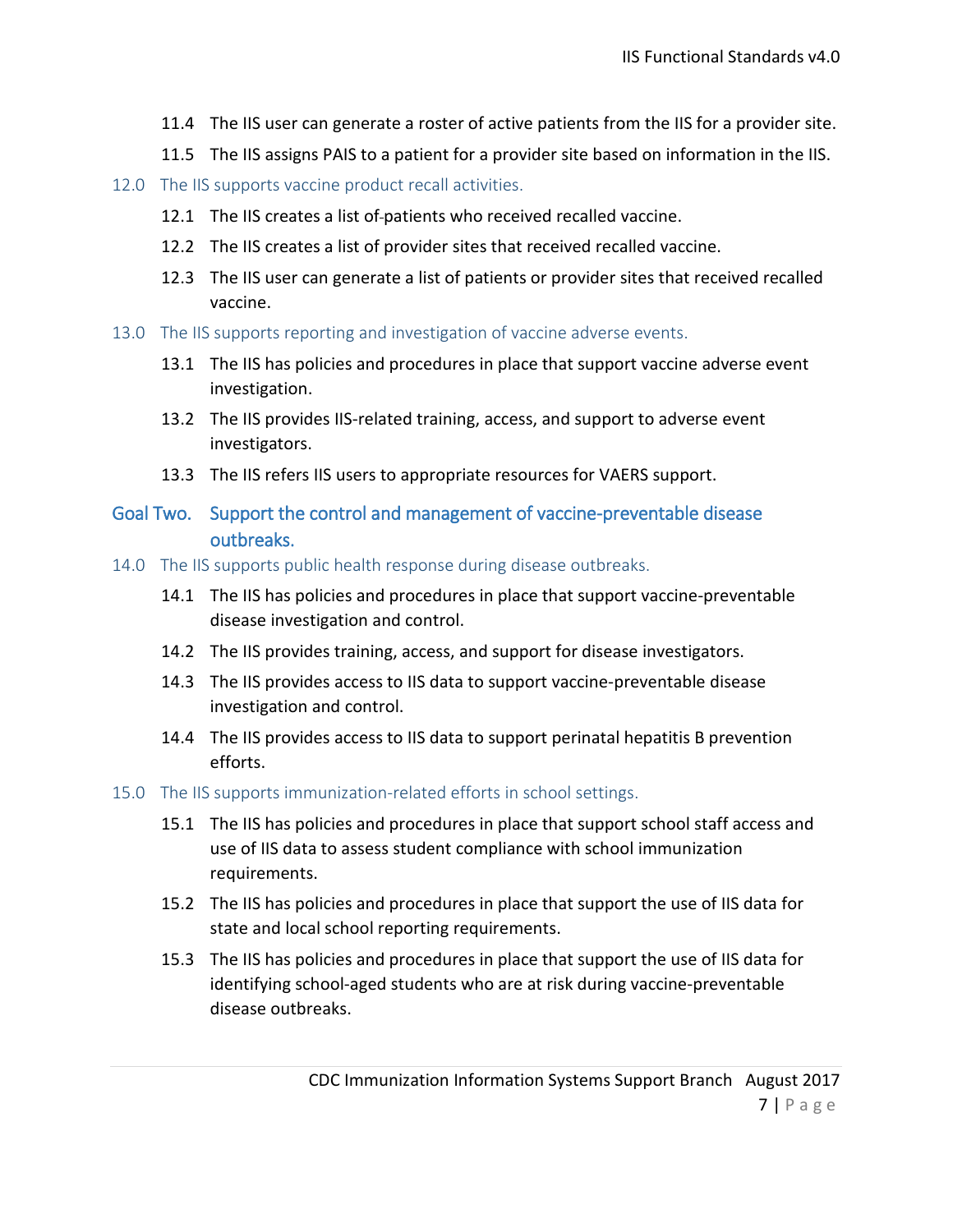- 15.4 The IIS actively engages with stakeholders to support immunization-related efforts in school settings.
- 16.0 The IIS supports immunization-related efforts in childcare settings.
	- 16.1 The IIS has policies and procedures in place that support childcare staff access and use of IIS data to assess student compliance with childcare immunization requirements.
	- 16.2 The IIS has policies and procedures in place that support the use of IIS data for state and local childcare reporting requirements.
	- 16.3 The IIS has policies and procedures in place that support the use of IIS data for identifying children in childcare who are at risk during vaccine-preventable disease outbreaks.
	- 16.4 The IIS actively engages with stakeholders to support immunization-related efforts in childcare settings.
- 17.0 The IIS supports immunization program activities during a public health emergency according to the jurisdiction's public health emergency plan.
	- 17.1 The IIS leverages existing inventory, provider, and vaccine administration functionality to support public health emergency response.
	- 17.2 The IIS supports one or more strategies for rapid patient look-up as well as rapid data entry and submission, while maintaining data quality.
	- 17.3 The IIS supports the use of existing IIS data elements and functionality for capturing data by CDC-defined priority groups.
	- 17.4 The IIS supports data generation for federal reporting requirements.
	- 17.5 The IIS supports the administration and tracking of, and reminder and recall for, adjuvanted vaccines.

Goal Three. Support and inform stakeholder efforts to improve immunization rates.

- 18.0 The IIS provides predefined and ad hoc assessment and coverage reports that users can generate without assistance from the IIS.
	- 18.1 The IIS produces Assessment, Feedback, Incentive, and eXchange (AFIX) assessments that adhere to published CDC AFIX operational and technical guidelines.
	- 18.2 The IIS assists with identification of under-immunized populations.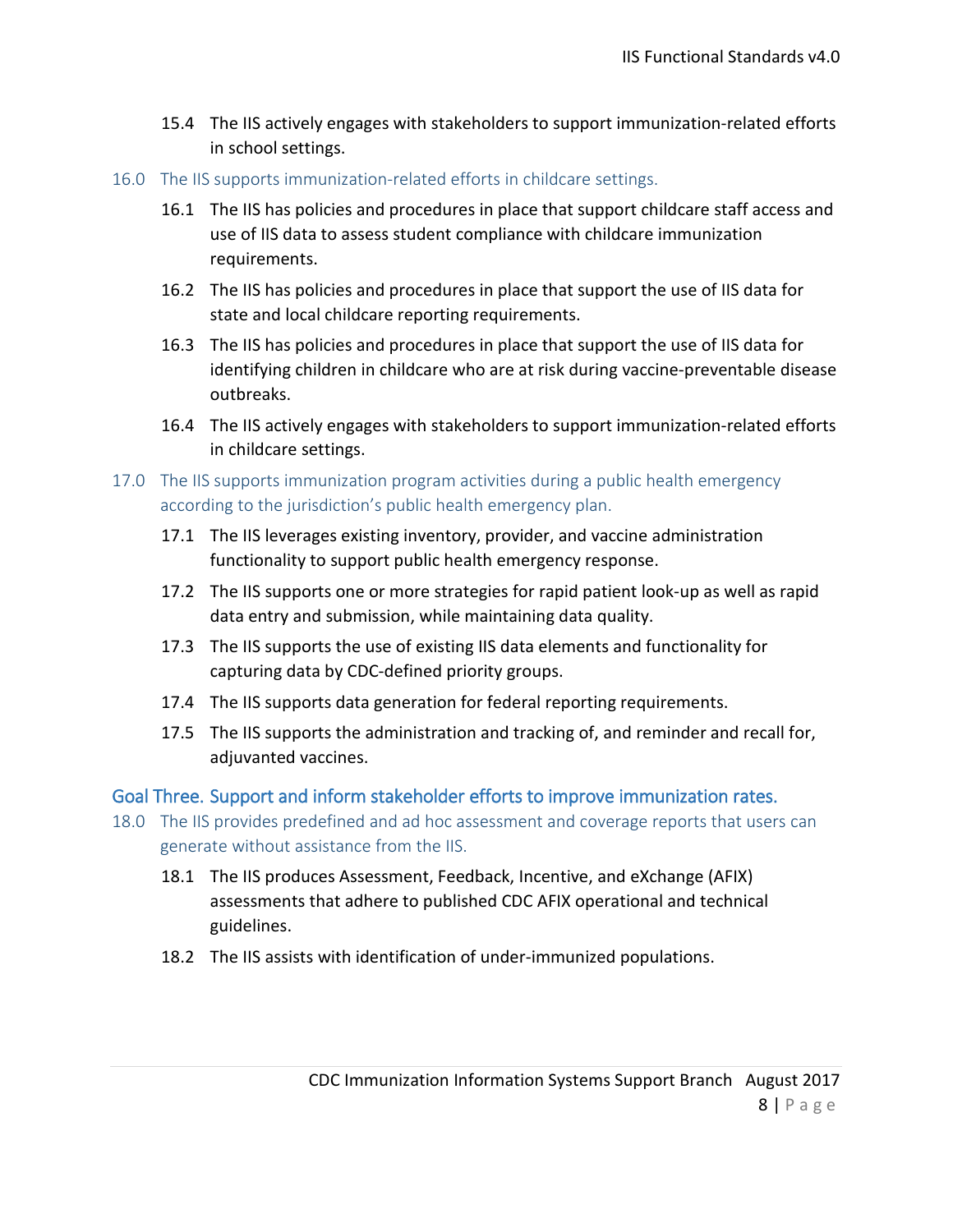- 18.3 The IIS enables immunization stakeholders to generate vaccination coverage assessments for populations they serve (e.g., schools, health plans, health departments).
- 19.0 The IIS supports reminder and recall activities.
	- 19.1 The IIS supports the maintenance of complete and accurate contact information for individuals with records in the IIS.
	- 19.2 The IIS identifies individuals in the IIS who have not received one or more ageappropriate vaccinations or vaccination series.
	- 19.3 The IIS generates reminder and recall data by age, vaccine, vaccine series, reference date, IIS-defined geographic area, and provider site.
	- 19.4 The IIS generates or supports more than one method of reminder and recall notification from the IIS or from third-party systems.
	- 19.5 The IIS excludes individuals from reminder and recall outputs upon request.
- 20.0 The IIS provides immunization records to individuals with appropriate authentication.
	- 20.1 The IIS has policies and procedures in place and facilitates access to official immunization records for individuals, parents, or custodial guardians.
- 21.0 The IIS ensures stakeholders have appropriate access to the data in the IIS for public and population health purposes.
	- 21.1 The IIS has policies and procedures in place that support researchers, health plans, and other users that access the IIS or IIS data for purposes other than the delivery of immunization services (e.g., immunization assessment, promoting population health).
	- 21.2 The IIS actively engages with stakeholders to support appropriate access to IIS data for public and population health purposes.
- 22.0 The IIS reliably exchanges information electronically with IISs in other jurisdictions consistent with the current CDC-endorsed HL7 Implementation Guide.
	- 22.1 The IIS has memoranda of understanding, interagency agreements, or other documented authorization to request and receive immunization information from other IISs.
	- 22.2 The IIS can query another IIS for an immunization history.
	- 22.3 The IIS sends patient demographic and vaccination records to IISs in other jurisdictions for patients who reside in those jurisdictions.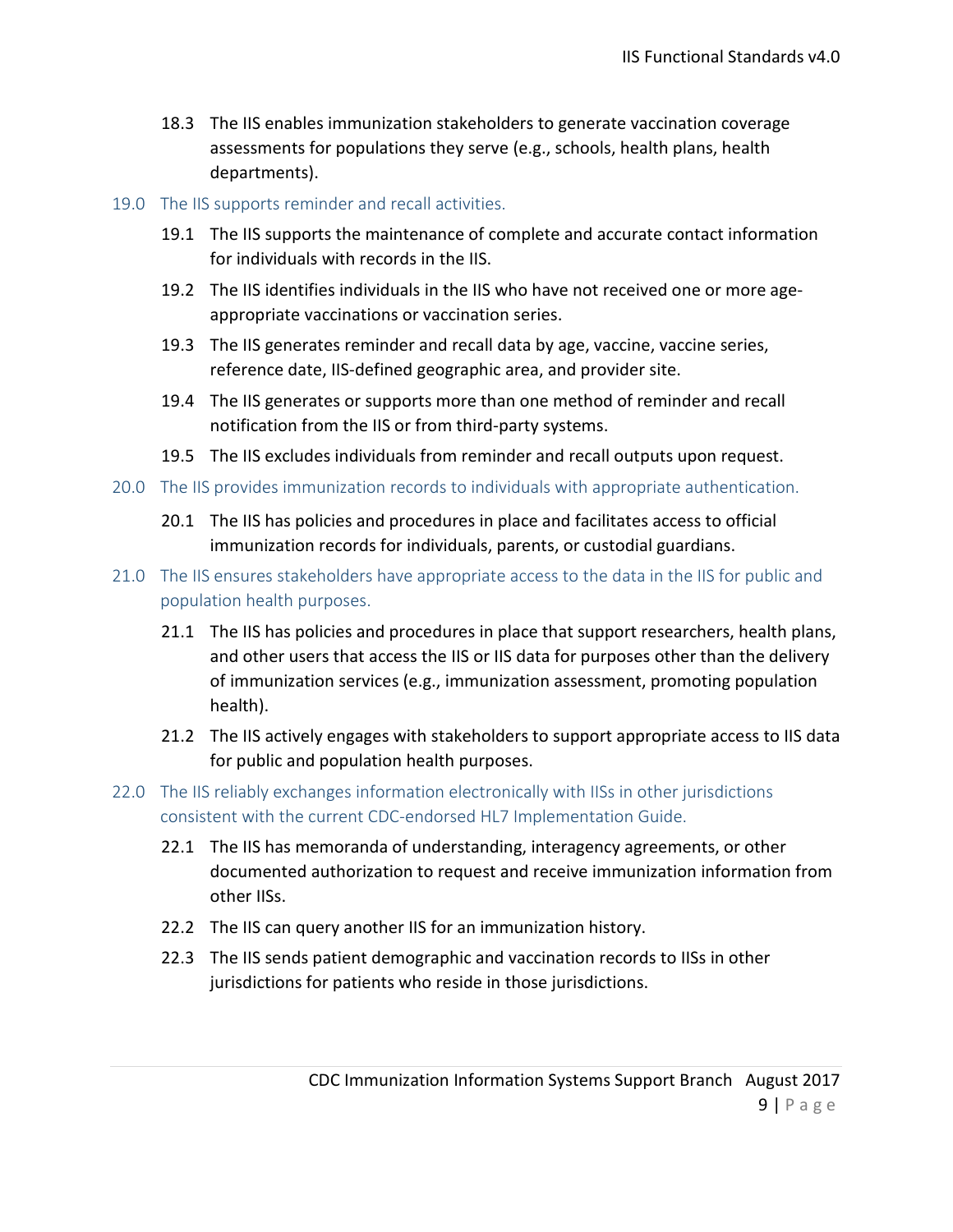Goal Four. Support health care providers in meeting the requirements of the Vaccines for Children (VFC) program and state and local vaccine programs.

- 23.0 The IIS supports vaccine management and quality assurance functions for VFC and state and local vaccine programs.
	- 23.1 The IIS captures provider site Master Data in accordance with VTrckS data exchange specifications.
	- 23.2 The IIS maintains a list of vaccines available for ordering consistent with the most current Federal Vaccines List.
	- 23.3 The IIS supports vaccine ordering for provider sites enrolled in VFC and state and local vaccine programs.
	- 23.4 The IIS provides the status of vaccine orders placed in the IIS to provider sites.
	- 23.5 The IIS supports provider site enrollment in VFC and state and local vaccine programs.
	- 23.6 The IIS supports the collection of the Provider Profile data for provider sites enrolled in VFC and state and local vaccine programs.
	- 23.7 The IIS supports the tracking of VFC eligibility at the dose level for every administered dose of publicly purchased vaccine ordered, administered, and reported to the IIS.
- 24.0 The IIS supports data exchange with the national Vaccine Tracking System (VTrckS).
	- 24.1 The IIS exports provider Master Data, inventory data, and order data to VTrckS.
	- 24.2 The IIS imports provider site shipment data from VTrckS.
	- 24.3 The IIS inventory is populated automatically through receipt of vaccine shipment data from VTrckS or by provider site acknowledgement of receipt.
	- 24.4 The IIS exports vaccine return and wastage data to VTrckS.
- 25.0 The IIS supports provider site level vaccine inventory management and reconciliation according to VFC and state and local immunization program requirements.
	- 25.1 The IIS provides access to the IIS vaccine inventory functionality for all provider sites that receive publicly purchased vaccine.
	- 25.2 The IIS organizes and indicates vaccine inventory by any combination of NDC, lot number, expiration date, and public private indicator for vaccine inventory managed in the IIS.
	- 25.3 The IIS allows provider sites to record information about inventory they receive (e.g., vaccine orders or incoming transfers).